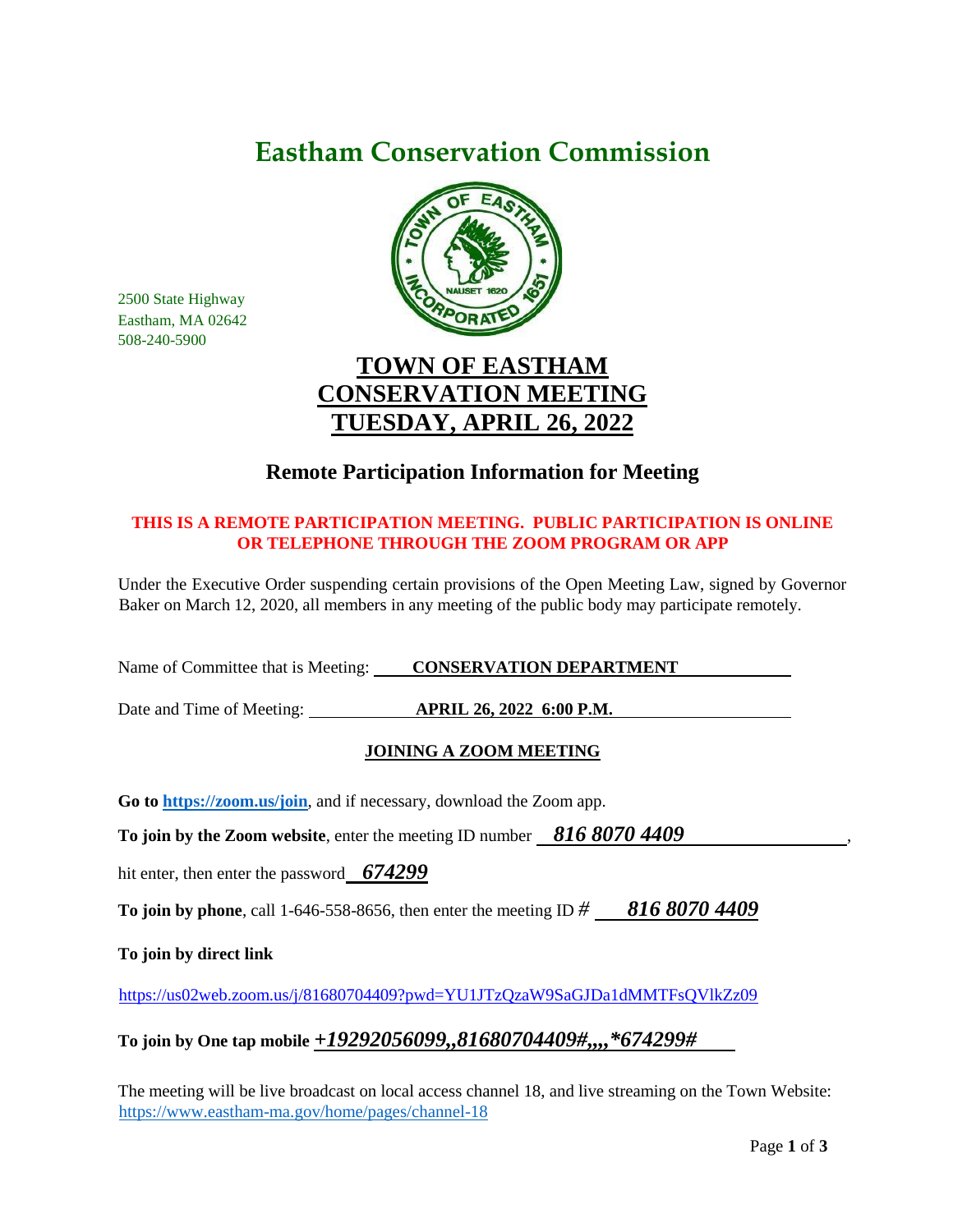## **MEETING AGENDA FOLLOWS Eastham Conservation Commission**

2500 State Highway Eastham, MA 02642 508-240-5900



**AGENDA Conservation Commission Meeting 6:00 P.M, Tuesday, April 26, 2022 Earle Mountain Room Eastham Town Hall 2500 State Highway Eastham, MA. 02642**

#### **REMOTE PARTICIPATION ONLY (See Conservation Commission Website for Details)**

The Eastham Conservation Commission will hold a public meeting on Tuesday, April 26, 2022 at 6:00 PM pursuant to Massachusetts General Law (MGL) Ch. 30A, Sections 18-25 (Open Meeting Law), MGL Ch. 131, Section 40 (Wetlands Protection Act) and Ch. 155 of the Code of the Town of Eastham (Eastham Wetlands Protection Bylaw), in order to consider the following:

## **PUBLIC HEARINGS**

**Continuation of Notice of Intent filed by John and Dawn Geyer.** Applicant proposes reconstruction of a rock revetment with an increase in elevation and nourishment at property located at 245 Sparrow Road, Map 04, Parcel 187. – Continued until May 10, 2022.

**Continuation of Notice of Intent filed by Andrew and Katherine Vilardo.** Applicant proposes reconstruction of a rock revetment with an increase in elevation and nourishment at property located at 265 Sparrow Road, Map 04, Parcel 186. – Continued until May 10, 2022.

**Continued of Notice of Intent filed by Sara Zobel & John Sheehan.** Applicant proposes additions and alterations to the main dwelling, detached garage and studio, new septic system and mitigation at property located at 715 Bridge Road, Map 19, Parcel 004.

**Continuation of Notice of Intent filed by Diarmaid McGregor and Amy Kotowski.** Applicant at 35 Sunset Lane proposes a 4-foot wide path, vegetation management and beach stairs at property located at 45 Sunset Lane, Map 13, Parcel 141. – Continued until May 24, 2022.

## **REGULATORY DETERMINATIONS**

**Request for Determination of Applicability filed by the Town of Eastham Forest Advisory Committee and Open Space Committee.** Applicant proposes to install a temporary fence and restore plantings at property located at 1400 Herring Brook Road, Map 10, Parcel 001.